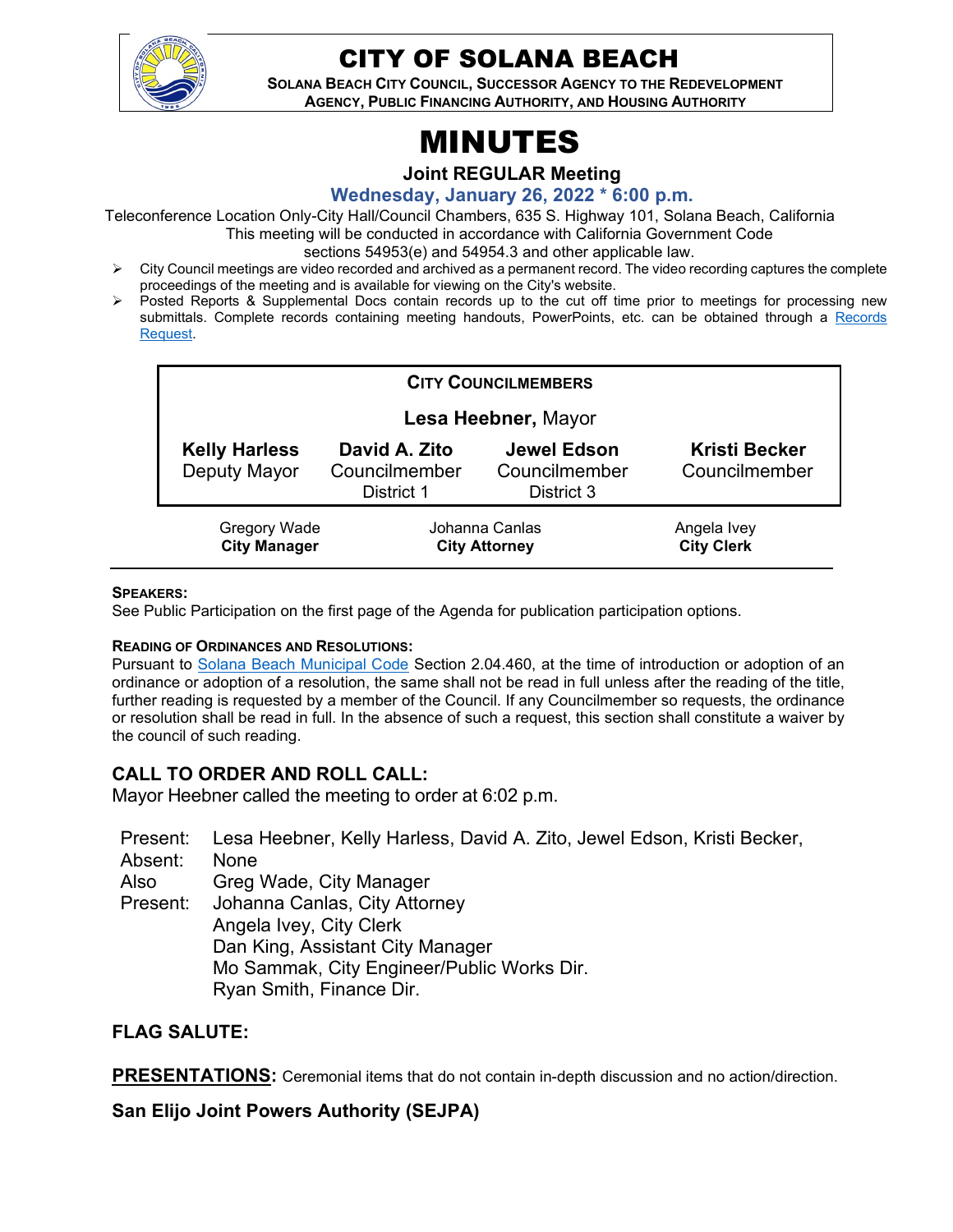Mike Thornton, General Manager, presented a PowerPoint (on file) and presented a \$600,000 check to the City from a Proposition 84 IRWM (Integrated Regional Water Management program) Grant administered by the California Department of Water Resources for construction of the Via de la Valle reclaimed water line project.

Al Lau, Santa Fe Irrigation District, said that they had and would continue to be a supporter of big regional recycled water endeavors like this project.

Council and Mr. Thornton discussed that all Recycled Water Projects are joint projects with Santa Fe Irrigation District, potable reuse and desalination for water, and various projects coming through the Federal Infrastructure Bill in the near future.

#### **APPROVAL OF AGENDA:**

**Motion:** Moved by Councilmember Becker and second by Councilmember Edson to approve. **Approved 5/0.** Ayes: Heebner, Harless, Zito, Edson, Becker. Noes: None. Motion carried unanimously.

#### **ORAL COMMUNICATIONS:** None

*Note to Public: Refer to Public Participation for information on how to submit public comment.*  This portion of the agenda provides an opportunity for members of the public to address the City Council on items relating to City business and not appearing on today's agenda by joining the virtual meeting online to speak live, per the Public Participation instructions on the Agenda. Pursuant to the Brown Act, no action shall be taken by the City Council on public comment items. No written correspondence may be submitted in lieu of public speaking. Council may refer items to the City Manager for placement on a future agenda. The maximum time allotted for each speaker is THREE MINUTES (SBMC 2.04.190).

#### **COUNCIL COMMUNITY ANNOUNCEMENTS / COMMENTARY:**

*An opportunity for City Council to make brief announcements or report on their activities. These items are not agendized for official City business with no action or substantive discussion.* 

#### **A. CONSENT CALENDAR:** (Action Items) (A.1. - A.4.)

*Note to Public: Refer to Public Participation for information on how to submit public comment.*  Items listed on the Consent Calendar are to be acted in a single action of the City Council unless pulled for discussion.

Any member of the public may address the City Council on an item of concern by submitting written correspondence for the record to be filed with the record or by joining the virtual meeting online to speak live, per the Public Participation instructions on the Agenda. The maximum time allotted for each speaker is THREE MINUTES (SBMC 2.04.190).

Those items removed from the Consent Calendar by a member of the Council will be trailed to the end of the agenda, while Consent Calendar items removed by the public will be discussed immediately after approval of the Consent Calendar.

## **A.1. Minutes of the City Council.**

Recommendation: That the City Council

1. Approve the Minutes of the December 15, 2021 City Council meeting.

Approved Minutes [http://www.ci.solana-beach.ca.us/index.asp?SEC=F0F1200D-21C6-4A88-8AE1-](http://www.ci.solana-beach.ca.us/index.asp?SEC=F0F1200D-21C6-4A88-8AE1-0BC07C1A81A7&Type=B_BASIC) [0BC07C1A81A7&Type=B\\_BASIC](http://www.ci.solana-beach.ca.us/index.asp?SEC=F0F1200D-21C6-4A88-8AE1-0BC07C1A81A7&Type=B_BASIC)

**Motion:** Moved by Councilmember Edson and second by Deputy Mayor Harless to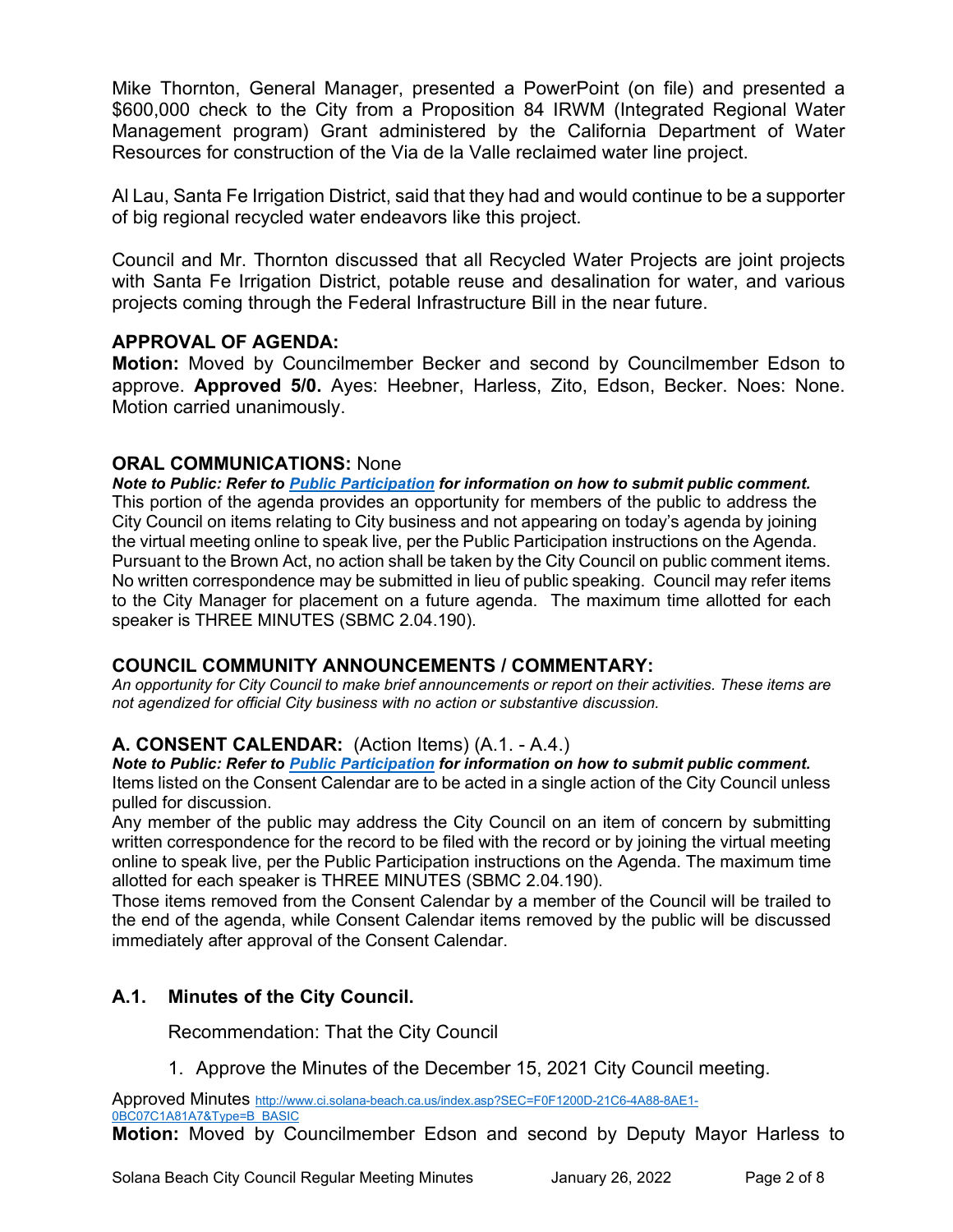approve. **Approved 5/0.** Ayes: Heebner, Harless, Zito, Edson, Becker. Noes: None. Motion carried unanimously.

#### **A.2. Register Of Demands.** (File 0300-30)

Recommendation: That the City Council

1. Ratify the list of demands for December 18, 2021 – January 07, 2022.

[Item A.2. Report \(click here\)](https://solanabeach.govoffice3.com/vertical/Sites/%7B840804C2-F869-4904-9AE3-720581350CE7%7D/uploads/Item_A.2._Report_(click_here)_-_01-26-22_-_O.pdf)

**Motion:** Moved by Councilmember Edson and second by Deputy Mayor Harless to approve. **Approved 5/0.** Ayes: Heebner, Harless, Zito, Edson, Becker. Noes: None. Motion carried unanimously.

#### **A.3. General Fund Budget Adjustments for Fiscal Year 2021/2022.** (File 0330-30)

Recommendation: That the City Council

1. Receive the report listing changes made to the Fiscal Year 2021/2022 General [Fund Adopted Budget.](https://solanabeach.govoffice3.com/vertical/Sites/%7B840804C2-F869-4904-9AE3-720581350CE7%7D/uploads/Item_A.3._Report_(click_here)_-_01-26-22_-_O(1).pdf)

[Item A.3. Report \(click here\)](https://solanabeach.govoffice3.com/vertical/Sites/%7B840804C2-F869-4904-9AE3-720581350CE7%7D/uploads/Item_A.3._Report_(click_here)_-_01-26-22_-_O(1).pdf)

*Posted Reports & Supplemental Docs contain records up to the cut off time, prior to the start of the meeting, for processing new submittals. The final official record containing handouts, PowerPoints, etc. can be obtained through a Records Request to the City Clerk's Office.*

**Motion:** Moved by Councilmember Edson and second by Deputy Mayor Harless to approve. **Approved 5/0.** Ayes: Heebner, Harless, Zito, Edson, Becker. Noes: None. Motion carried unanimously.

#### A.4. CalRecycle Grant Authorization. (File 0390-34)

Recommendation: That the City Council

1. Approve **Resolution 2022-11** authorizing the submittal of application(s) for all CalRecycle Grant and Payment Programs for which the City is eligible and authorizing the City Manager to execute all documents necessary to secure funds and implement the approved grant or payment project.

[Item A.4. Report \(click here\)](https://solanabeach.govoffice3.com/vertical/Sites/%7B840804C2-F869-4904-9AE3-720581350CE7%7D/uploads/Item_A.4._Report_(click_here)_-_1-26-22_-_O.pdf)

*Posted Reports & Supplemental Docs contain records up to the cut off time, prior to the start of the meeting, for processing new submittals. The final official record containing handouts, PowerPoints, etc. can be obtained through a Records Request to the City Clerk's Office.*

**Motion:** Moved by Councilmember Edson and second by Deputy Mayor Harless to approve. **Approved 5/0.** Ayes: Heebner, Harless, Zito, Edson, Becker. Noes: None. Motion carried unanimously.

#### **B. PUBLIC HEARINGS:** (B.1.)

*Note to Public: Refer to Public Participation for information on how to submit public comment.* 

Any member of the public may address the City Council on an item of concern by submitting written correspondence for the record to be filed with the record or by registering to join the virtual meeting online to speak live, per the Public Participation instructions on the Agenda. The maximum time allotted for each speaker is THREE MINUTES (SBMC 2.04.190).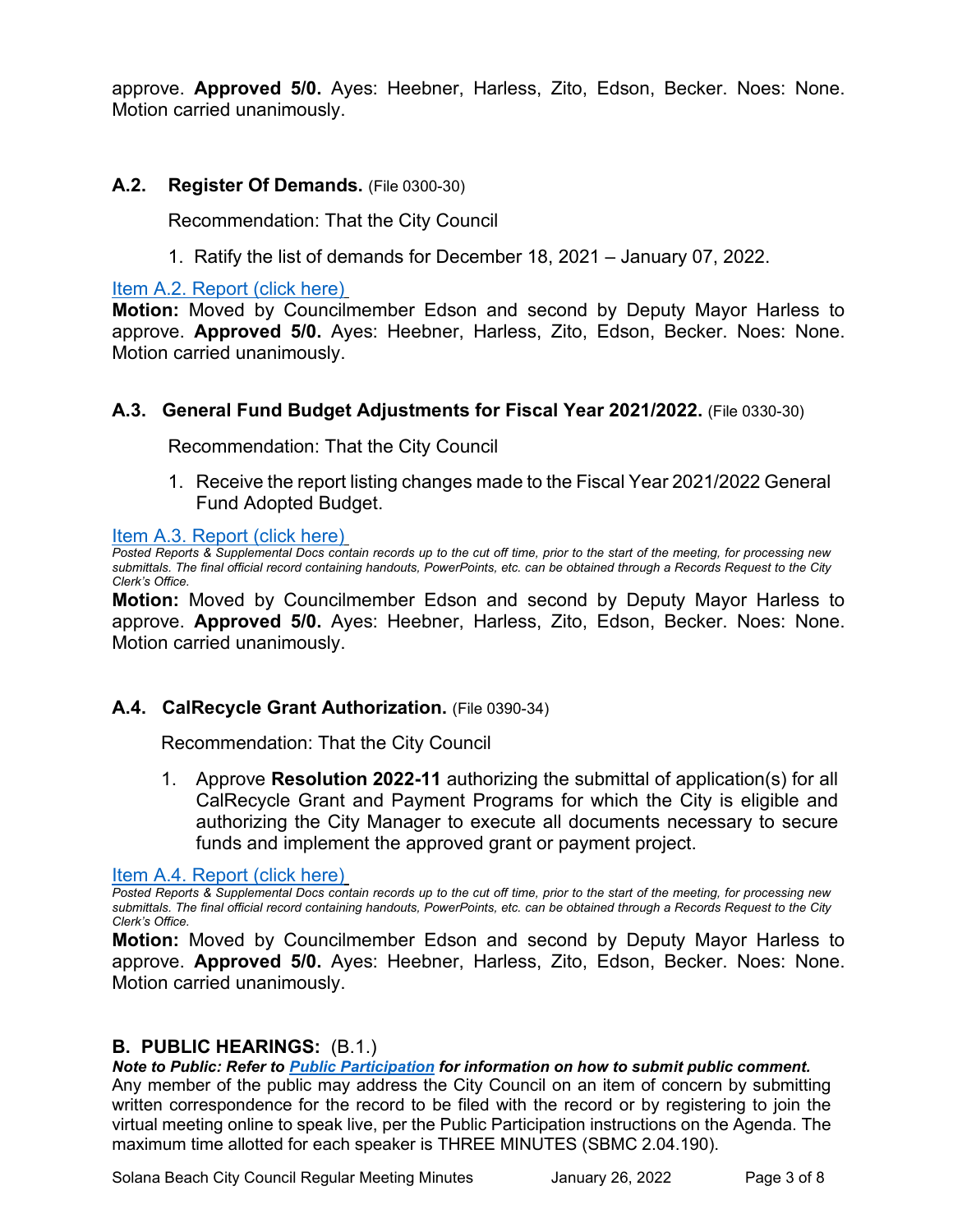An applicant or designee(s) for a private development/business project, for which the public hearing is being held, is allotted a total of fifteen minutes to speak, as per SBMC 2.04.210. A portion of the fifteen minutes may be saved to respond to those who speak in opposition. All other speakers have three minutes each.

After considering all of the evidence, including written materials and oral testimony, the City Council must make a decision supported by findings and the findings must be supported by substantial evidence in the record.

#### **B.1. Public Hearing: 1036 Solana Dr., Applicant: Unitarian Universalist Fellowship of San Dieguito, Case: MOD 21-003.** (File 0600-40)

The proposed phasing of the project meets the minimum objective requirements under the SBMC, could be found to be consistent with the General Plan, LCP/LUP and Zoning as conditioned. Therefore, Staff recommends that the City Council:

- 1. Conduct the Public Hearing: Open the Public Hearing, Report Council Disclosures, Receive Public Testimony, Close the Public Hearing.
- 2. If the City Council makes the requisite findings and approve the project phasing, adopt **Resolution 2022-009** conditionally approving MOD 21-003 to construct phased improvements to an existing religious facility/campus located at 1036 Solana Drive, Solana Beach.

[Item B.1. Report \(click here\)](https://solanabeach.govoffice3.com/vertical/Sites/%7B840804C2-F869-4904-9AE3-720581350CE7%7D/uploads/Item_B.1._Report_(click_here)_-_01-26-22_-_O.pdf)

[Item B.1. Updated Report #1 \(added 1-26 at 1pm\)](https://solanabeach.govoffice3.com/vertical/Sites/%7B840804C2-F869-4904-9AE3-720581350CE7%7D/uploads/Item_B.1._Updated_Report_1_-_1-26-22_-_O.pdf)

[Item B.1. Supplemental Docs \(updated 1-26](https://solanabeach.govoffice3.com/vertical/Sites/%7B840804C2-F869-4904-9AE3-720581350CE7%7D/uploads/Item_B.1._Supplemental_Docs_(Upd._1-26_at_3pm)_-_O.pdf) at 3pm)

*Posted Reports & Supplemental Docs contain records up to the cut off time, prior to the start of the meeting, for processing new submittals. The final official record containing handouts, PowerPoints, etc. can be obtained through a Records Request to the City Clerk's Office.*

Greg Wade, City Manager, introduced the item.

Katie Benson, Sr. Planner, presented a PowerPoint (on file)

Mayor Heebner opened the public hearing.

Council disclosures.

Jon Luft, applicant representative, explained the project and the modifications to the CUP from May 2020, scope improvements to several areas of campus, a parking lot expansion and fire truck turnaround, a more permanent shade structure over the existing outdoor amphitheater, an audio-visual kiosk serving the amphitheater, a small outdoor canopy, and various improvements around the site directed mainly towards accessibility. He said that when this modification application was originally made several years ago and subsequently leading up to approval by Council, these various improvements were not proposed, and that the phasing proposal of the work was necessary to prioritize different aspects of the project.

Chris Faller, applicant representative, said that the project site has multiple challenges to meet requirements and manage the terrain and environment as well as being a good neighbor to the surrounding area.

**Motion:** Moved by Councilmember Zito and second by Councilmember Becker to close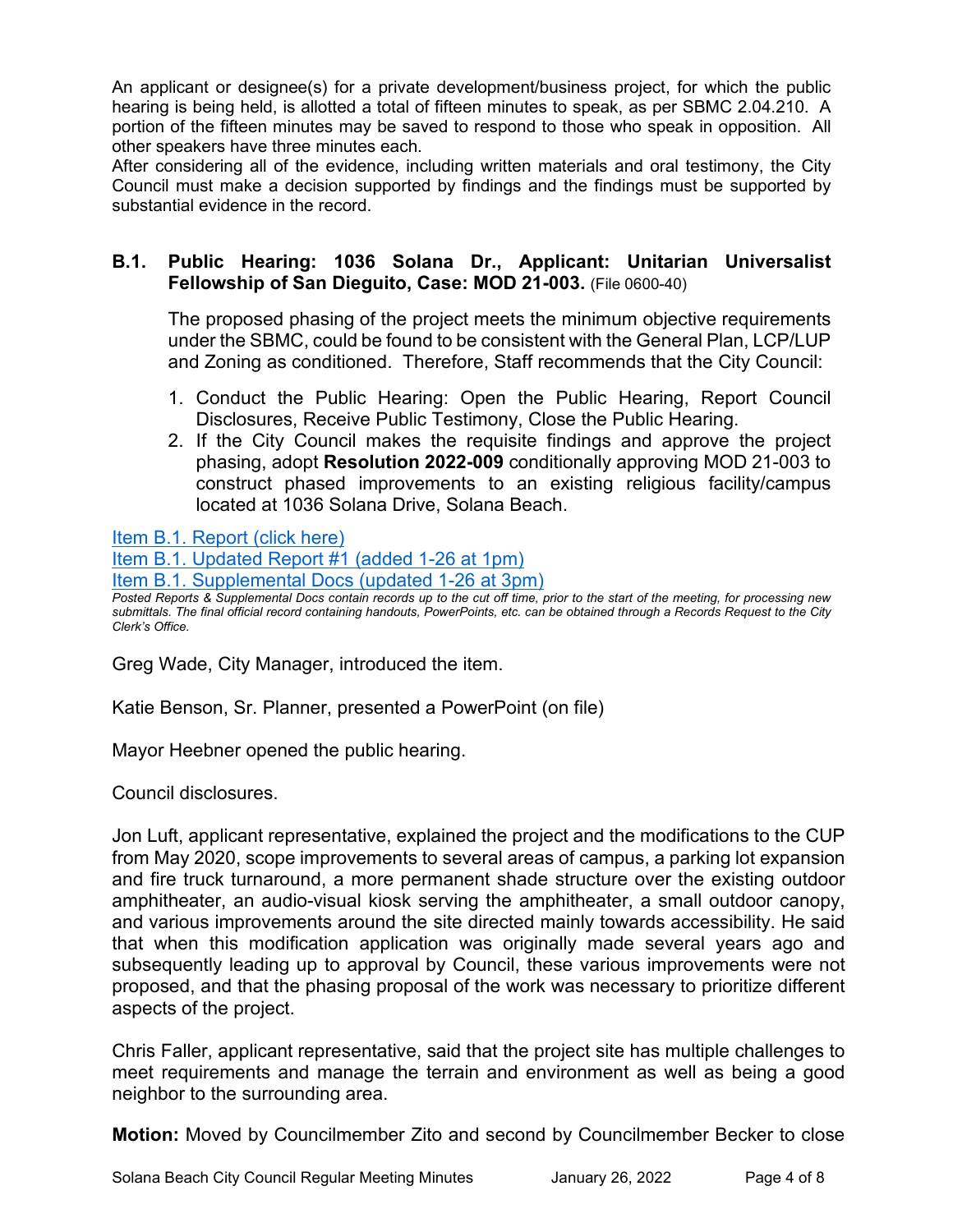the public hearing. **Approved 5/0.** Ayes: Heebner, Harless, Zito, Edson, Becker. Noes: None. Motion carried unanimously.

**Motion:** Moved by Councilmember Zito and second by Councilmember Becker to approve. **Approved 5/0.** Ayes: Heebner, Harless, Zito, Edson, Becker. Noes: None. Motion carried unanimously.

### **C. STAFF REPORTS: (C.1. – C.3.)**

*Note to Public: Refer to Public Participation for information on how to submit public comment.*  Any member of the public may address the City Council on an item of concern by submitting written correspondence for the record to be filed with the record or by registering to join the virtual meeting online to speak live, per the Public Participation instructions on the Agenda. The maximum time allotted for each speaker is THREE MINUTES (SBMC 2.04.190).

#### **C.1. 2022 Annual Citizen Commission Appointments.** (File 0120-06)

Recommendation: That the City Council

1. Appoint two (2) members to the **Budget and Finance** Commission nominated/appointed by individual Councilmembers (Deputy Mayor Harless and Councilmember Becker) for two-year terms.

**Motion:** Moved by Deputy Mayor Harless and second by Councilmember Becker to appoint David Clemons (Harless). **Approved 5/0.** Ayes: Heebner, Harless, Zito, Edson, Becker. Noes: None. Motion carried unanimously.

**Motion:** Moved by Councilmember Becker and second by Councilmember Zito to appoint Scott Hermes (Becker). **Approved 5/0.** Ayes: Heebner, Harless, Zito, Edson, Becker. Noes: None. Motion carried unanimously.

- 2. Appoint four (4) members to the **Climate Action** Commission nominated/appointed by *Council-at-large for the following positions*:
	- a. Three (3) *Resident* appointments for two-year terms.
	- b. One (1) *Professional* appointment for member of the environmental and/or scientific community (*resident or non-resident*) for a two-year term.

Mayor Heebner and Councilmember Edson recommended Lane Sharman and Heidi Dewar.

Jonathon Goodmacher said that he was reapplying and would ask that he and the other two current members be reappointed.

**Motion**: Moved by Councilmember Zito to appoint Jonathon Goodmacher. Lack of a second. Motion failed.

Councilmember Harless recommended Heather Rock.

**Motion**: Moved by Mayor Heebner and seconded by Councilmember Edson to appoint Lane Sharman, Heather Rock, and Heidi Dewar. Ayes: Heebner, Harless, Edson, Becker. Noes: Zito. Motion carried.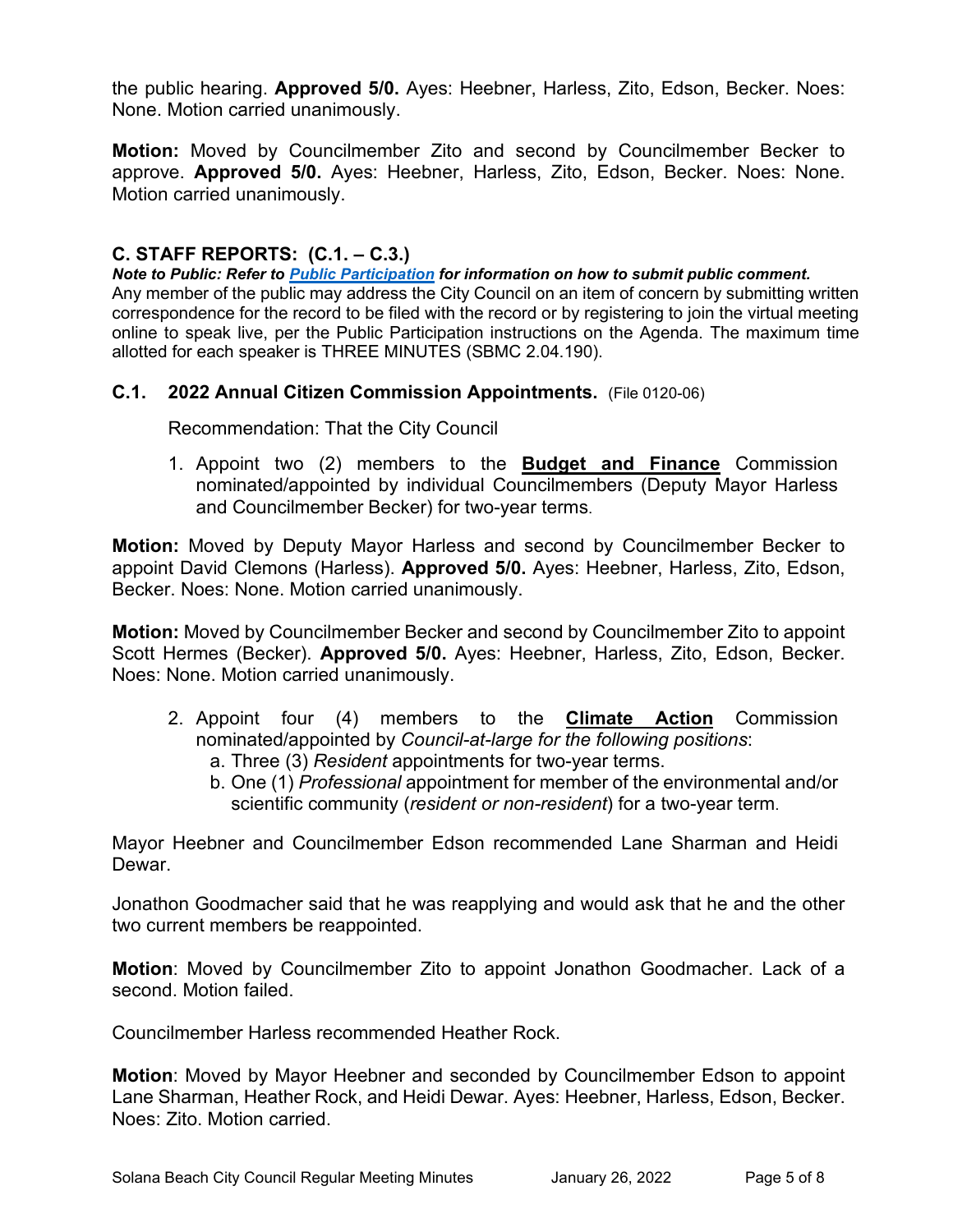**Motion**: Moved by Mayor Heebner and seconded by Councilmember Edson to appoint Paul Basore. **Approved 5/0.** Ayes: Heebner, Harless, Zito, Edson, Becker. Noes: None. Motion carried unanimously.

3. Appoint three (3) members to the **Parks and Recreation** Commission nominated/appointed by *Council-at-large* for two-year terms.

**Motion:** Moved by Deputy Mayor Harless and second by Councilmember Edson to appoint Julie Van de Auwera. **Approved 5/0.** Ayes: Heebner, Harless, Zito, Edson, Becker. Noes: None. Motion carried unanimously.

4. Appoint three (3) members to the **Public Arts** Commission nominated/appointed by *Council-at-large* for two-year terms.

**Motion:** Moved by Mayor Heebner and second by Councilmember Becker to appoint Shawn Hethcock, Mark Mennie, Sharon Klein. **Approved 5/0.** Ayes: Heebner, Harless, Zito, Edson, Becker. Noes: None. Motion carried unanimously.

5. Appoint four (4) members to the **View Assessment** Commission: two (2) positions for two-year terms by individual members (Deputy Mayor Harless and Councilmember Zito), and two (2) positions for two-year terms (*Council-atlarge*).

Motion: Moved by Mayor Heebner and seconded by Councilmember Edson to appoint Linda Najjar (Zito), Robert Zajak (Harless), Pat Coad, and Frank Stribling. **Approved 5/0.**  Ayes: Heebner, Harless, Zito, Edson, Becker. Noes: None. Motion carried unanimously.

[Item C.1. Report \(click here\)](https://solanabeach.govoffice3.com/vertical/Sites/%7B840804C2-F869-4904-9AE3-720581350CE7%7D/uploads/Item_C.1._Report_(click_here)_-_01-26-22_-_O.pdf) [Item C.1. Updated Report #1 \(added 1-20-22\)](https://solanabeach.govoffice3.com/vertical/Sites/%7B840804C2-F869-4904-9AE3-720581350CE7%7D/uploads/Item_C.1._Updated_Report_1_-_1-20-22_-_O.pdf) [Item C.1. Updated Report #2 \(added 1-25-22\)](https://solanabeach.govoffice3.com/vertical/Sites/%7B840804C2-F869-4904-9AE3-720581350CE7%7D/uploads/Item_C.1._Updated_Report_2_-_1-25-22_-_O.pdf) [Item C.1. Supplemental Docs \(updated 1-26-22 at 415pm\)](https://solanabeach.govoffice3.com/vertical/Sites/%7B840804C2-F869-4904-9AE3-720581350CE7%7D/uploads/Item_C.1._Supplemental_Docs_(Upd._1-26_at_415pm)_-_O.pdf)

#### **C.2. Clean Energy Alliance Update.** (File 1010-46)

Recommendation: That the City Council

1. Receive the report on the CEA (Clean Energy Alliance).

[Item C.2. Report](https://solanabeach.govoffice3.com/vertical/Sites/%7B840804C2-F869-4904-9AE3-720581350CE7%7D/uploads/Item_C.2._Report_(click_here)_-_01-26-22_-_O.pdf) (click here)

Greg Wade, City Manager, introduced the item.

Barbara Boswell, Clean Energy Alliance, presented a PowerPoint (on file).

Council, Staff, and Ms. Boswell discussed a decrease in the PCIA charge for 2022 which created a 6% savings, that CEA was managing costs well within extreme weather conditions, that CEA has helped expand the use of renewable energy now that SDG&E has

*Posted Reports & Supplemental Docs contain records up to the cut off time, prior to the start of the meeting, for processing new submittals. The final official record containing handouts, PowerPoints, etc. can be obtained through a Records Request to the City Clerk's Office.*

*Posted Reports & Supplemental Docs contain records up to the cut off time, prior to the start of the meeting, for processing new submittals. The final official record containing handouts, PowerPoints, etc. can be obtained through a Records Request to the City Clerk's Office.*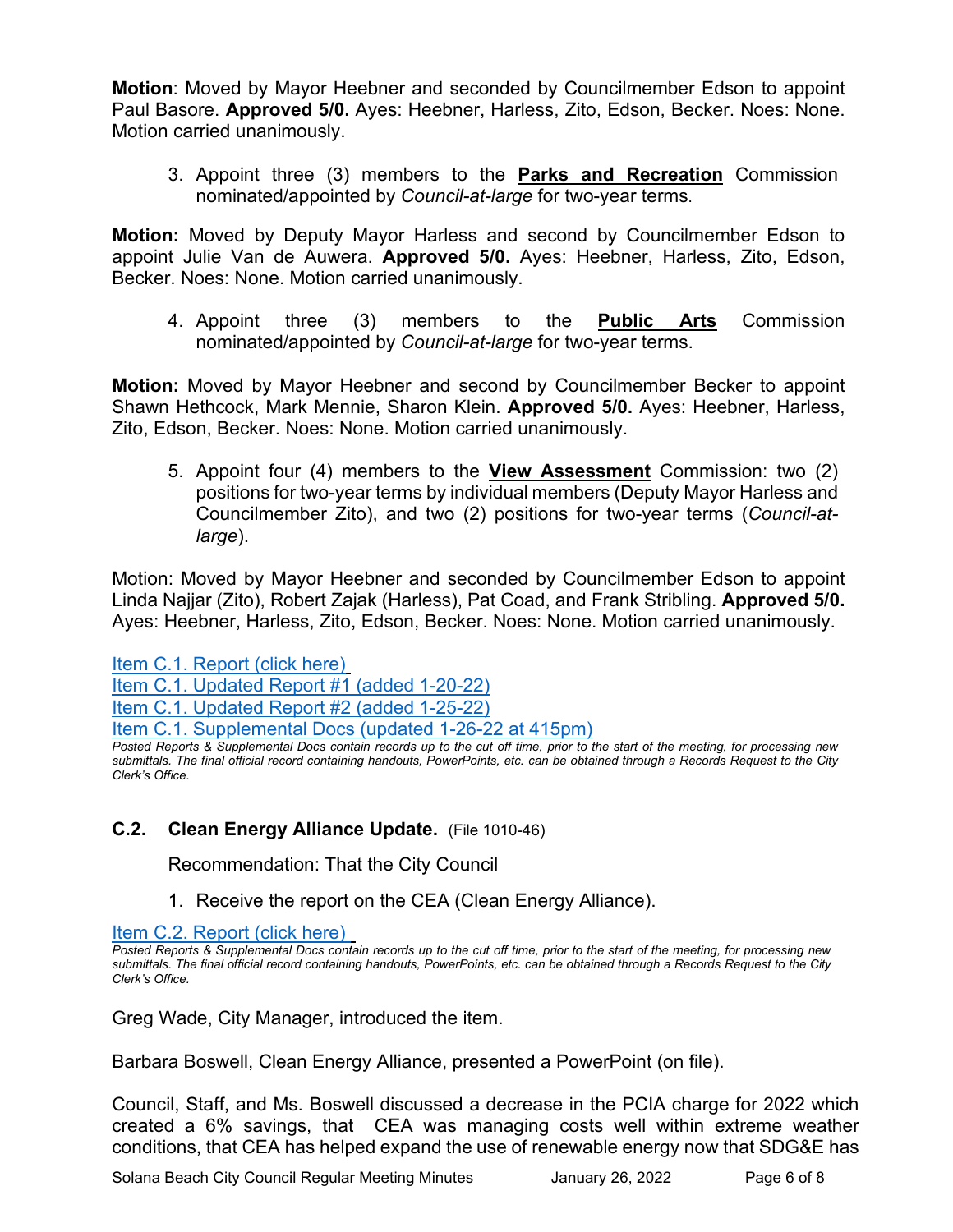stopped their eco choice program, Solana Beach had increased participants in the the 100% renewable energy, that an outreach campaign would generate more enrollments, and that the City of Del Mar had enrolled in the 100% renewable for their municipal accounts and that the City of Carlsbad was currently offering the 75% carbon-free for their municipal accounts.

Council's and Ms. Boswell's discussion continued regarding meeting resource adequacy requirements, the successful negotiated contracts for the current year, CEA in a position to not encounter issues and if additional cities were added, the assessment report for impact of the City of San Marcos and City of Escondido joining, negotiating with SDG&E for excess or surplus RA was successful for the current year, the PCIA having variable costs since SDG&E sets that rate annually, analysts having been hired to obtain contracts and more data from SDG&E who identified errors that were corrected to benefit customers, and that if there were no exit fees there would be greater savings to customers.

Council, Staff, and Ms. Boswell discussed that the PCIA charge was based upon a 10 yr. contract horizon, SDG&E contracts were made up of long or short-term contracts, the long being 10+ years, the 8-10 yr. mark the rates that would begin to drop and expire without renewals, and that the exit fees should theoretically zero out, over time, and to show more clearly the difference between generation savings versus the total bill.

### **C.3. Glenmont Drive Pocket Park Project Update.** (File 0740-20)

Recommendation: That the City Council

1. Receive this report and provide input and direction on the Glenmont Drive Pocket Park.

[Item C.3. Report \(click here\)](https://solanabeach.govoffice3.com/vertical/Sites/%7B840804C2-F869-4904-9AE3-720581350CE7%7D/uploads/Item_C.3._Report_(click_here)_-_01-26-22_-_O.pdf) 

[Item C.3. Supplemental Docs \(updated 1-26-22 at 415pm\)](https://solanabeach.govoffice3.com/vertical/Sites/%7B840804C2-F869-4904-9AE3-720581350CE7%7D/uploads/Item_C.3._Supplemental_Docs_(upd._1-26_at_415pm)_-_O.pdf)

*Posted Reports & Supplemental Docs contain records up to the cut off time, prior to the start of the meeting, for processing new submittals. The final official record containing handouts, PowerPoints, etc. can be obtained through a Records Request to the City Clerk's Office.*

Mayor Heebner recused herself because she has property within 500 ft. of the project site.

Greg Wade, City Manager, introduced the item and presented a PowerPoint (on file).

Council and Staff discussed Ms. Morton's letter submitted regarding the concrete drainage structure on the southwest corner of the site that was being considered and more details would occur once the project moved into the final engineering detail and design element, the large buffer of approximately 25 ft. between adjacent properties and the proposed development, getting community engagement, a pollinator garden, the least intense use of the space and maintaining the existing typography, including walking surfaces, landscaped areas, elevations, overlook, street parking along Glenmont Dr. and incorporate low water maintenance plants and vegetation.

Discussion continued regarding asking Santa Fe Irrigation District to paint the west side of the Larrick reservoir or allow an art installation, community outreach and public engagements, a license agreement and a Final Park Plan would be required with Santa